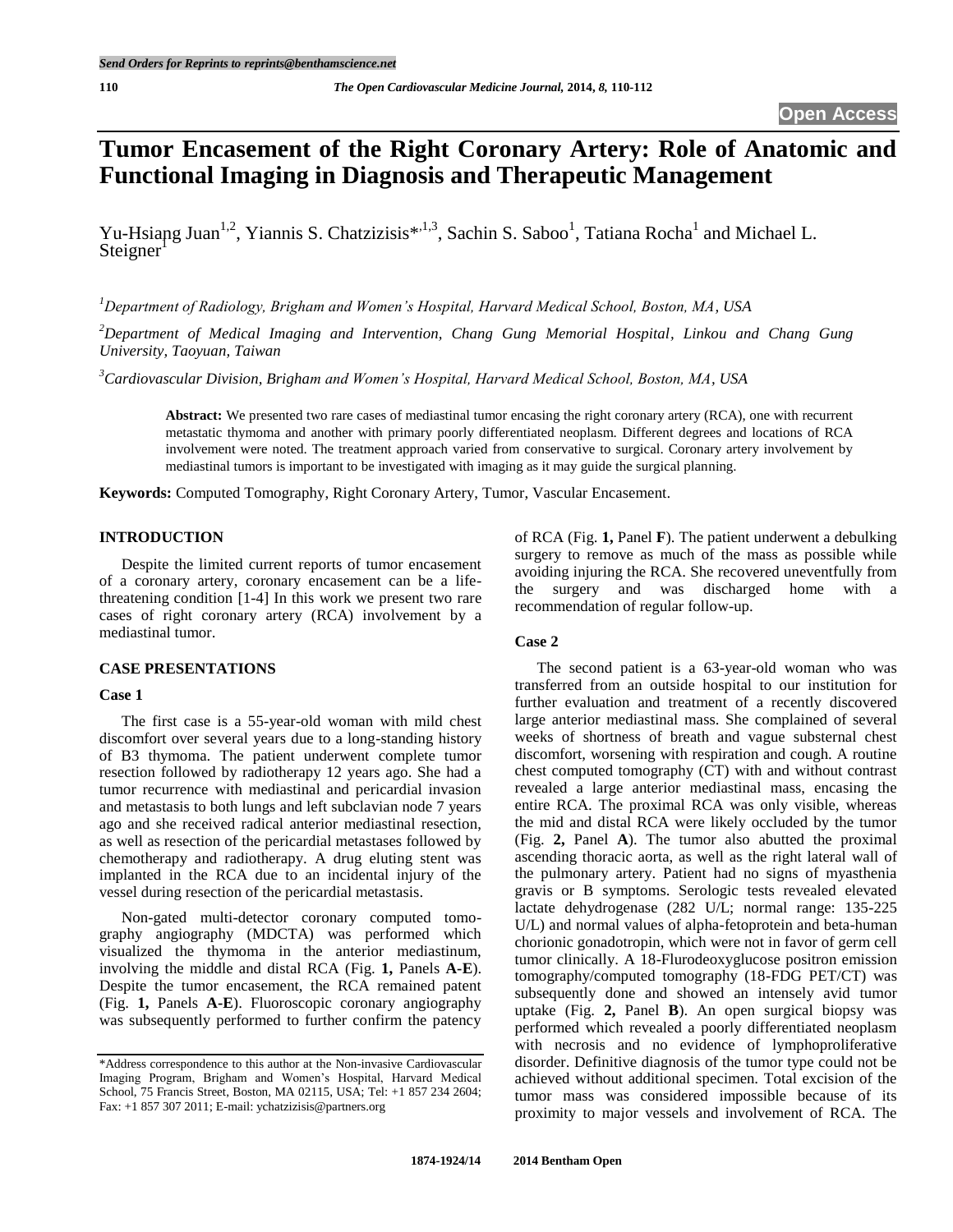

**Fig. (1). Chest multi-detector computed tomography and coronary angiography.** The volume-rendered 3D image in the center depicts the relationship of the right coronary artery (RCA) with the thymoma. **A-E.** Corresponding axial images reveal sparing of the proximal stented segment of RCA by the tumor **(A)** however involvement of distal stented segment in mid RCA **(B)** to distal RCA segment **(C-E).** The thymoma is demarcated by the blue dotted line in the axial images. **F.** Conventional coronary angiogram reveals patent lumen of the RCA.



**Fig. (2). Chest computed tomography revealing extensive involvement of the RCA by the medistinal tumor with avid tumor uptake on the 18-Flurodeoxyglucose positron emission tomography/computed tomography (PET/CT). A**. Sagittal maximum-intensity projection image shows complete encasement of the RCA starting from the orifice, but maintained patency of its proximal segment only (arrow). The tumor is demarcated by the blue dotted line on the sagittal image. **B**. Axial fused 18 FDG PET/CT reveals significant FDG uptake by the tumor involving the middle mediastinal fat, anterior wall of the ascending aorta, right ventricle outflow tract and pericardium.

patient agreed to receive further clinical follow-up and supportive treatment, but refused to have another biopsy procedure.

## **DISCUSSION**

In this report we presented two rare cases of a mediastinal tumor encasing the RCA. Different degrees and locations of RCA involvement were noted. The treatment approach varied from conservative to surgical. The first case was a known recurrent thymoma involving the proximal and distal RCA without compromising vessel's patency. The tumor was treated with debulking surgery. Thymoma is a most common anterior mediastnal tumors in adults, but with rare involvement of the heart [5]. It can manifest with myasthenia gravis, compression or encasing of adjacent structures, pleural seedings and paraneoplastic syndromes [6]. The second case was a poorly differentiated mediastinal tumor with encasement of the entire RCA with patency only of its proximal segment. The tumor was treated conservatively due to patient's preference.

The RCA entrapment into a mediastinal tumor has been described as the floating artery sign. This sign has been reported to be specific for diffuse large B cell lymphoma [1, 2], but our case demonstrated that thymoma can also